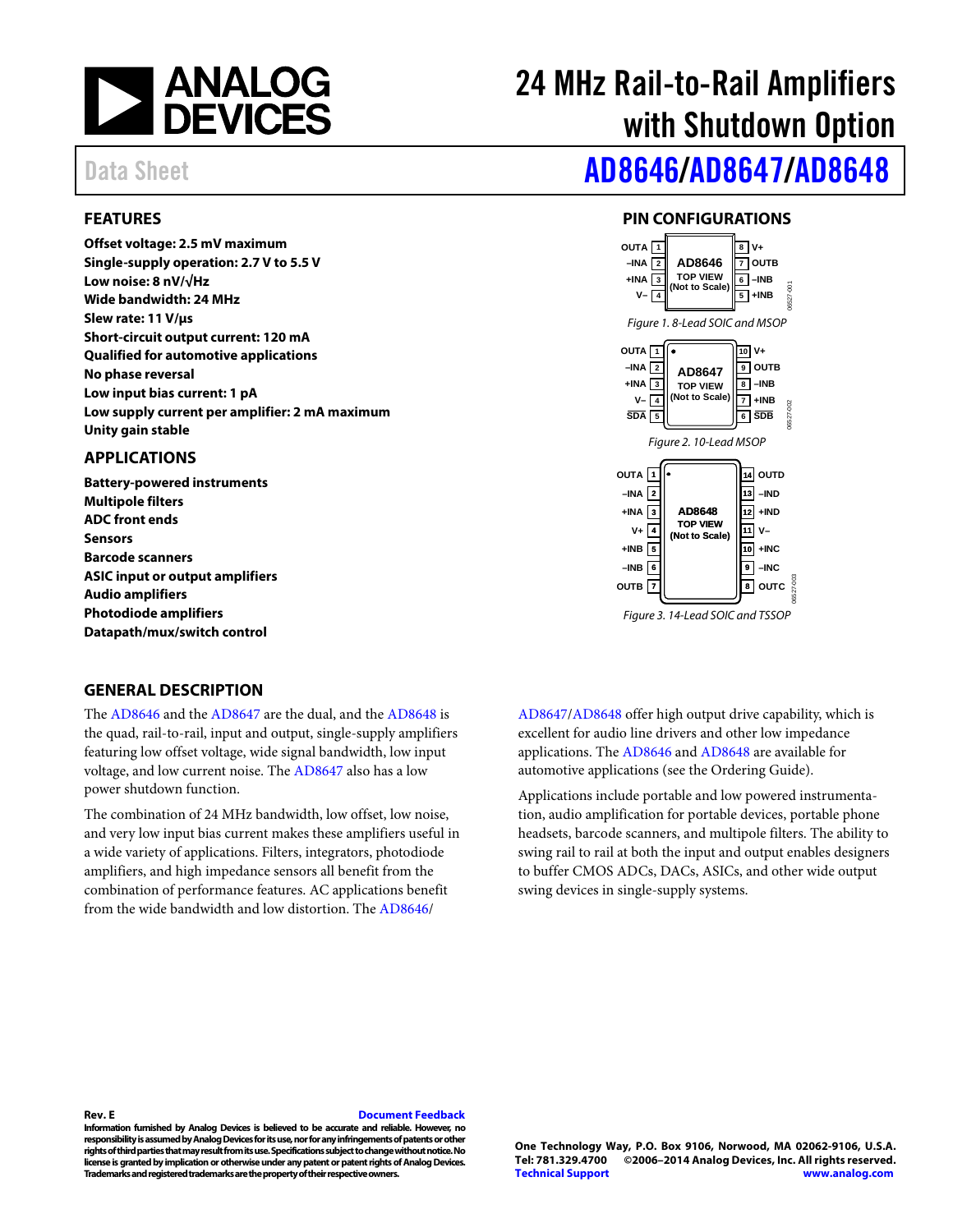### TABLE OF CONTENTS

### <span id="page-1-0"></span>**REVISION HISTORY**

| $3/14$ —Rev. D to Rev. E |  |
|--------------------------|--|
|                          |  |

#### **4/10—Rev. C to Rev. D**

| Changes to Features Section and General Description Section. 1 |  |
|----------------------------------------------------------------|--|
|                                                                |  |
|                                                                |  |

#### *Revision History: AD8646/AD8647/AD8648*

#### **2/09—Rev. B to Rev. C**

| Change to Supply Current Shutdown Mode (AD8647 Only) |  |
|------------------------------------------------------|--|
|                                                      |  |
| Change to Supply Current Shutdown Mode (AD8647 Only) |  |
|                                                      |  |
| Added Figure 50; Renumbered Sequentially  15         |  |
|                                                      |  |
|                                                      |  |

#### **10/07—Revision B: Initial Combined Version**

#### *Revision History: AD8646*

| $10/07$ —Rev. 0 to Rev. B |  |
|---------------------------|--|
|                           |  |
|                           |  |
|                           |  |
|                           |  |

#### **8/07—Revision 0: Initial Version**

#### *Revision History: AD8648*

### **10/07—Rev. A to Rev. B**

| Deleted Figure 27, Figure 28, Figure 31, and Figure 32  10 |
|------------------------------------------------------------|
|                                                            |

#### **6/07—Rev. 0 to Rev. A**

**1/06—Revision 0: Initial Version**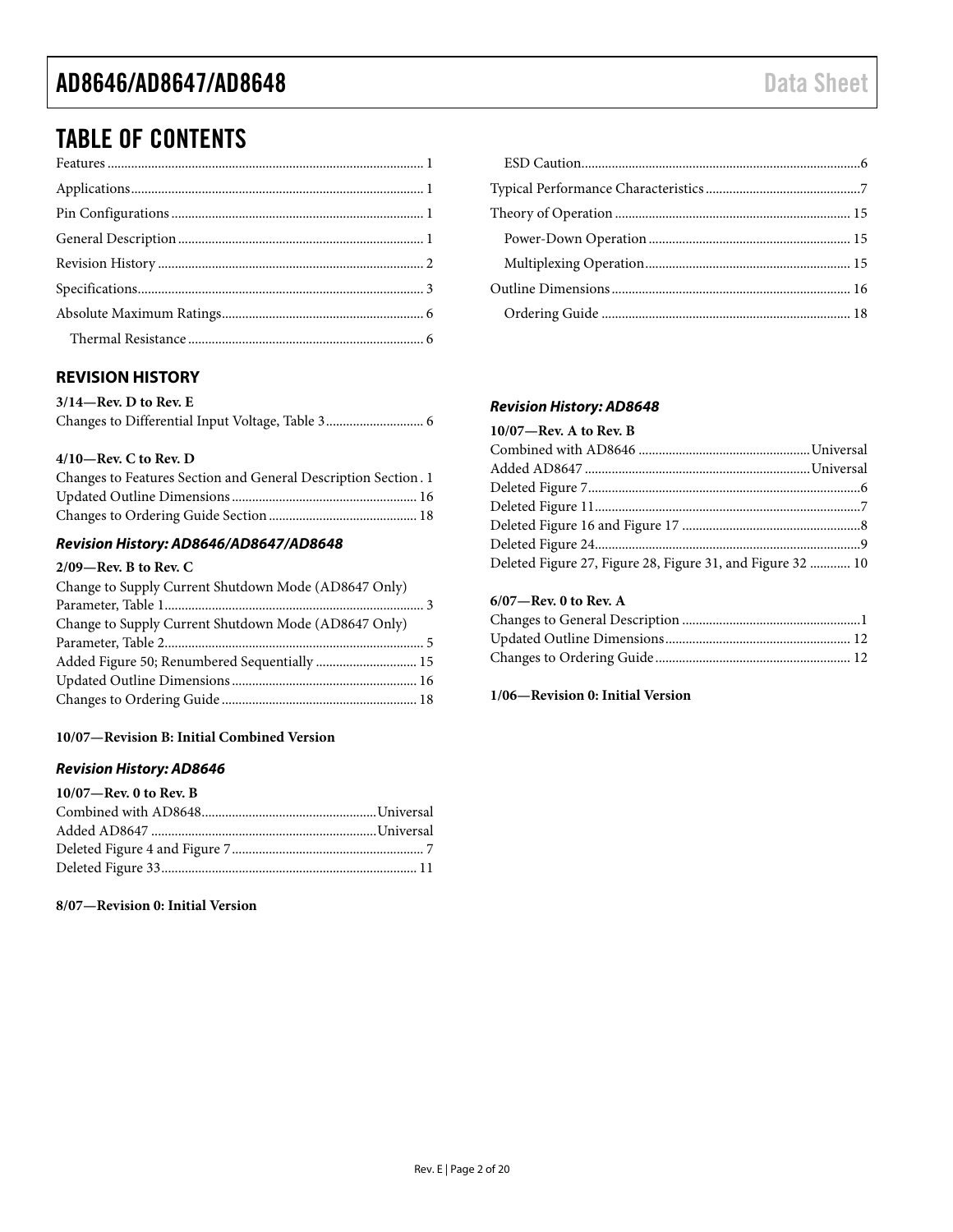# <span id="page-2-0"></span>**SPECIFICATIONS**

 $V_{\text{SY}} = 5 \text{ V}, V_{\text{CM}} = V_{\text{SY}}/2, T_A = +25^{\circ} \text{C}, \text{unless otherwise noted.}$ 

#### **Table 1.**

| <b>Parameter</b>                 | Symbol                     | <b>Conditions</b>                                                      | Min    | <b>Typ</b> | <b>Max</b>   | Unit      |
|----------------------------------|----------------------------|------------------------------------------------------------------------|--------|------------|--------------|-----------|
| <b>INPUT CHARACTERISTICS</b>     |                            |                                                                        |        |            |              |           |
| Offset Voltage                   | Vos                        | $V_{CM} = 0 V$ to 5 V                                                  |        | 0.6        | 2.5          | mV        |
|                                  |                            | $-40^{\circ}$ C < T <sub>A</sub> < $+125^{\circ}$ C                    |        |            | 3.2          | mV        |
| Offset Voltage Drift             | $\Delta V_{OS}/\Delta T$   | $-40^{\circ}$ C < T <sub>A</sub> < $+125^{\circ}$ C                    |        | 1.8        | 7.5          | µV/°C     |
| <b>Input Bias Current</b>        | $\mathsf{I}_{\mathsf{B}}$  |                                                                        |        | 0.3        | $\mathbf{1}$ | pA        |
|                                  |                            | $-40^{\circ}$ C < T <sub>A</sub> < $+85^{\circ}$ C                     |        |            | 50           | pA        |
|                                  |                            | $-40^{\circ}$ C < T <sub>A</sub> < $+125^{\circ}$ C                    |        |            | 550          | pA        |
| Input Offset Current             | $\log$                     |                                                                        |        | 0.1        | 0.5          | pA        |
|                                  |                            | $-40^{\circ}$ C < T <sub>A</sub> < $+85^{\circ}$ C                     |        |            | 50           | pA        |
|                                  |                            | $-40^{\circ}$ C < T <sub>A</sub> < $+125^{\circ}$ C                    |        |            | 250          | pA        |
| Input Voltage Range              | $V_{CM}$                   |                                                                        | 0      |            | 5            | V         |
| Common-Mode Rejection Ratio      | <b>CMRR</b>                | $V_{CM} = 0 V$ to 5 V                                                  | 67     | 84         |              | dB        |
| Large Signal Voltage Gain        | A <sub>vo</sub>            | $R_L = 2 k\Omega$ , $V_0 = 0.5 V$ to 4.5 V                             | 104    | 116        |              | dB        |
| <b>Input Capacitance</b>         |                            |                                                                        |        |            |              |           |
| Differential                     | C <sub>DIFF</sub>          |                                                                        |        | 2.5        |              | pF        |
| Common Mode                      | CCM                        |                                                                        |        | 6.7        |              | pF        |
| <b>OUTPUT CHARACTERISTICS</b>    |                            |                                                                        |        |            |              |           |
| Output Voltage High              | <b>V<sub>OH</sub></b>      | $l_{\text{OUT}} = 1 \text{ mA}$                                        | 4.98   | 4.99       |              | $\vee$    |
|                                  |                            | $-40^{\circ}$ C < T <sub>A</sub> < $+125^{\circ}$ C                    | 4.90   |            |              | v         |
|                                  |                            | $I_{\text{OUT}} = 10 \text{ mA}$                                       | 4.85   | 4.92       |              | v         |
|                                  |                            | $-40^{\circ}$ C < T <sub>A</sub> < $+125^{\circ}$ C                    | 4.70   |            |              | $\vee$    |
| Output Voltage Low               | $V_{OL}$                   | $I_{\text{OUT}} = 1 \text{ mA}$                                        |        | 8.4        | 20           | mV        |
|                                  |                            | $-40^{\circ}$ C < T <sub>A</sub> < $+125^{\circ}$ C                    |        |            | 40           | mV        |
|                                  |                            | $I_{\text{OUT}} = 10 \text{ mA}$                                       |        | 78         | 145          | mV        |
|                                  |                            | $-40^{\circ}$ C < T <sub>A</sub> < $+125^{\circ}$ C                    |        |            | 200          | mV        |
| <b>Output Current</b>            | $\mathsf{I}_{\mathsf{sc}}$ | Short circuit                                                          |        | ±120       |              | mA        |
| Closed-Loop Output Impedance     | Zout                       | At 1 MHz, $Av = 1$                                                     |        | 5          |              | Ω         |
| POWER SUPPLY                     |                            |                                                                        |        |            |              |           |
| Power Supply Rejection Ratio     | <b>PSRR</b>                | $V_{SY} = 2.7 V$ to 5.5 V                                              | 63     | 80         |              | dB        |
| Supply Current per Amplifier     | <b>I</b> <sub>SY</sub>     |                                                                        |        | 1.5        | 2.0          | mA        |
|                                  |                            | $-40^{\circ}$ C < T <sub>A</sub> < $+125^{\circ}$ C                    |        |            | 2.5          | mA        |
| Supply Current Shutdown Mode     | <sub>sp</sub>              | Both amplifiers shut down,                                             |        | 10         |              | nA        |
| (AD8647 Only)                    |                            | $V_{IN\_SDA}$ and $V_{IN\_SDB} = 0$ V                                  |        |            |              |           |
|                                  |                            | $-40^{\circ}$ C < T <sub>A</sub> < $+125^{\circ}$ C                    |        |            | 1            | μA        |
| <b>SHUTDOWN INPUTS (AD8647)</b>  |                            |                                                                        |        |            |              |           |
| Logic High Voltage (Enabled)     | <b>VINH</b>                | $-40^{\circ}$ C < T <sub>A</sub> < $+125^{\circ}$ C                    | $+2.0$ |            |              | $\vee$    |
| Logic Low Voltage (Power-Down)   | <b>VINL</b>                | $-40^{\circ}$ C < T <sub>A</sub> < $+125^{\circ}$ C                    |        |            | $+0.8$       | $\vee$    |
| Logic Input Current (Per Pin)    | I <sub>IN</sub>            | $-40^{\circ}$ C < T <sub>A</sub> < $+125^{\circ}$ C                    |        |            | 1            | μA        |
| Output Pin Leakage Current       |                            | $-40^{\circ}$ C < T <sub>A</sub> < +125 $^{\circ}$ C (shutdown active) |        | 1          |              | nA        |
| DYNAMIC PERFORMANCE              |                            |                                                                        |        |            |              |           |
| <b>Slew Rate</b>                 | <b>SR</b>                  | $R_L = 2 k\Omega$                                                      |        | 11         |              | $V/\mu s$ |
| <b>Gain Bandwidth Product</b>    | GBP                        |                                                                        |        | 24         |              | MHz       |
| Phase Margin                     | $\varnothing$ m            |                                                                        |        | 74         |              | Degrees   |
| <b>Settling Time</b>             | $t_{s}$                    | To 0.1%                                                                |        | 0.5        |              | μs        |
| Amplifier Turn-On Time (AD8647)  | ton                        | 25°C, $A_V = 1$ , $R_L = 1$ k $\Omega$ (see Figure 44)                 |        | 1          |              | μs        |
| Amplifier Turn-Off Time (AD8647) | $t_{\mathsf{off}}$         | 25°C, $A_V = 1$ , $R_L = 1$ k $\Omega$ (see Figure 45)                 |        | 1          |              | μs        |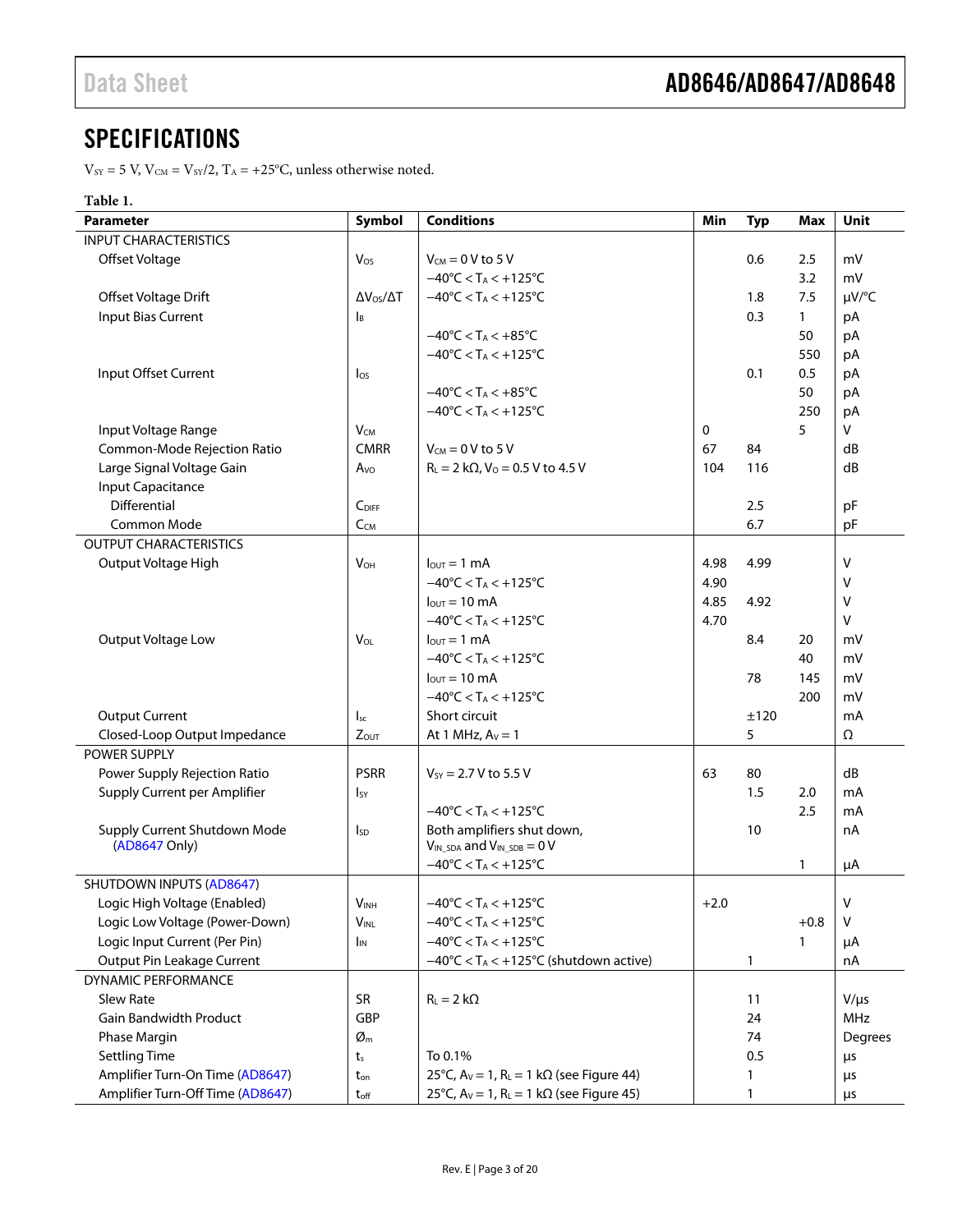| <b>Parameter</b>                            | Symbol         | <b>Conditions</b>                                                                             | <b>Min</b> | Typ    | Max | <b>Unit</b>    |
|---------------------------------------------|----------------|-----------------------------------------------------------------------------------------------|------------|--------|-----|----------------|
| NOISE PERFORMANCE                           |                |                                                                                               |            |        |     |                |
| Peak-to-Peak Noise                          | $e_n$ p-p      | $0.1$ Hz to $10$ Hz                                                                           |            | 2.3    |     | μV             |
| <b>Voltage Noise Density</b>                | e <sub>n</sub> | $f = 1$ kHz                                                                                   |            | 8      |     | $nV/\sqrt{Hz}$ |
|                                             |                | $f = 10$ kHz                                                                                  |            | 6      |     | $nV/\sqrt{Hz}$ |
| <b>Channel Separation</b>                   | CS.            | $f = 10$ kHz                                                                                  |            | $-115$ |     | dB             |
|                                             |                | $f = 100$ kHz                                                                                 |            | $-110$ |     | dB             |
| <b>Total Harmonic Distortion Plus Noise</b> | $THD + N$      | V p-p = 0.1 V, R <sub>L</sub> = 600 $\Omega$ , f = 25 kHz, T <sub>A</sub> = 25 <sup>o</sup> C |            |        |     |                |
|                                             |                | $Av = +1$                                                                                     |            | 0.010  |     | $\%$           |
|                                             |                | $A_v = -10$                                                                                   |            | 0.021  |     | $\%$           |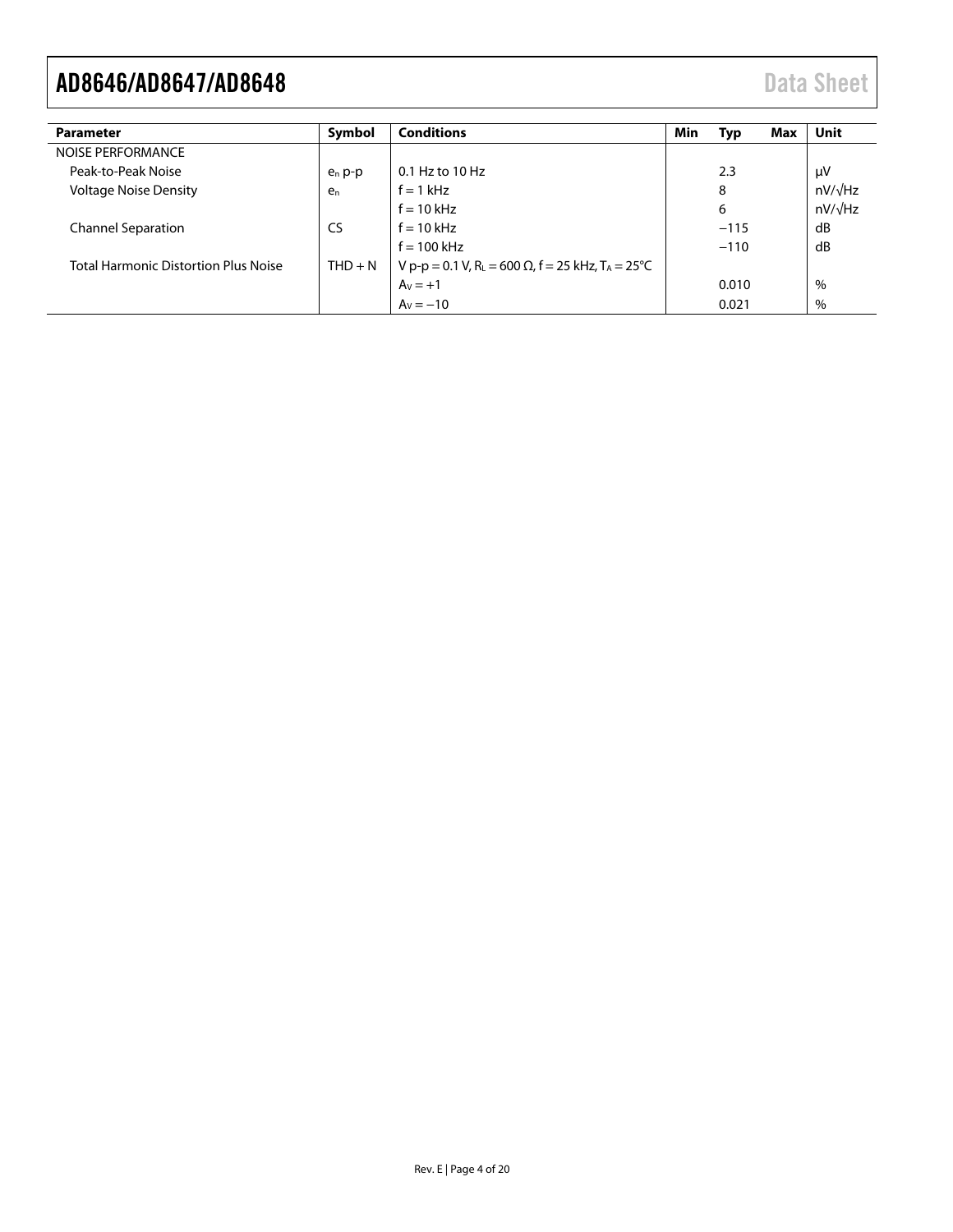$V_{\text{SY}} = 2.7 \text{ V}, V_{\text{CM}} = V_{\text{SY}}/2, T_A = +25^{\circ} \text{C}, \text{unless otherwise noted.}$ 

#### **Table 2.**

| <b>Parameter</b>                 | Symbol                     | <b>Conditions</b>                                      | Min    | <b>Typ</b>   | <b>Max</b>   | Unit                             |
|----------------------------------|----------------------------|--------------------------------------------------------|--------|--------------|--------------|----------------------------------|
| <b>INPUT CHARACTERISTICS</b>     |                            |                                                        |        |              |              |                                  |
| Offset Voltage                   | Vos                        | $V_{CM} = 0 V$ to 2.7 V                                |        | 0.6          | 2.5          | mV                               |
|                                  |                            | $-40^{\circ}$ C < T <sub>A</sub> < $+125^{\circ}$ C    |        |              | 3.2          | mV                               |
| Offset Voltage Drift             | $\Delta V_{OS}/\Delta T$   | $-40^{\circ}$ C < T <sub>A</sub> < $+125^{\circ}$ C    |        | 1.8          | 7.0          | µV/°C                            |
| <b>Input Bias Current</b>        | ΙB                         |                                                        |        | 0.2          | $\mathbf{1}$ | pA                               |
|                                  |                            | $-40^{\circ}$ C < T <sub>A</sub> < $+85^{\circ}$ C     |        |              | 50           | pA                               |
|                                  |                            | $-40^{\circ}$ C < T <sub>A</sub> < +125 $^{\circ}$ C   |        |              | 550          | pA                               |
| Input Offset Current             | $\log$                     |                                                        |        | 0.1          | 0.5          | pA                               |
|                                  |                            | $-40^{\circ}$ C < T <sub>A</sub> < $+85^{\circ}$ C     |        |              | 50           | pA                               |
|                                  |                            | $-40^{\circ}$ C < T <sub>A</sub> < $+125^{\circ}$ C    |        |              | 250          | pA                               |
| Input Voltage Range              | $V_{CM}$                   |                                                        | 0      |              | 2.7          | V                                |
| Common-Mode Rejection Ratio      | <b>CMRR</b>                | $V_{CM} = 0 V$ to 2.7 V                                | 62     | 79           |              | dB                               |
| Large Signal Voltage Gain        | $A_{\rm VO}$               | $R_L = 2 k\Omega$ , $V_0 = 0.5 V$ to 2.2 V             | 95     | 102          |              | dB                               |
| <b>Input Capacitance</b>         |                            |                                                        |        |              |              |                                  |
| Differential                     | C <sub>DIFF</sub>          |                                                        |        | 2.5          |              | pF                               |
| Common Mode                      | $C_{CM}$                   |                                                        |        | 7.8          |              | pF                               |
| <b>OUTPUT CHARACTERISTICS</b>    |                            |                                                        |        |              |              |                                  |
| Output Voltage High              | <b>V<sub>OH</sub></b>      | $l_{\text{OUT}} = 1 \text{ mA}$                        | 2.65   | 2.68         |              | v                                |
|                                  |                            | $-40^{\circ}$ C < T <sub>A</sub> < $+125^{\circ}$ C    | 2.60   |              |              | $\vee$                           |
| Output Voltage Low               | VOL                        | $l_{\text{out}} = 1 \text{ mA}$                        |        | 11           | 25           | mV                               |
|                                  |                            | $-40^{\circ}$ C < T <sub>A</sub> < $+125^{\circ}$ C    |        |              | 30           | mV                               |
| <b>Output Current</b>            | $\mathsf{l}_{\mathsf{sc}}$ | Short circuit                                          |        | ±63          |              | mA                               |
| Closed-Loop Output Impedance     | $Z_{OUT}$                  | At 1 MHz, $Av = 1$                                     |        | 5            |              | Ω                                |
| POWER SUPPLY                     |                            |                                                        |        |              |              |                                  |
| Power Supply Rejection Ratio     | <b>PSRR</b>                | $V_{SY} = 2.7 V$ to 5.5 V                              | 63     | 80           |              | dB                               |
| Supply Current per Amplifier     | Isy                        |                                                        |        | 1.6          | 2.0          | mA                               |
|                                  |                            | $-40^{\circ}$ C < T <sub>A</sub> < $+125^{\circ}$ C    |        |              | 2.5          | mA                               |
| Supply Current Shutdown Mode     | <b>I</b> sp                | Both amplifiers shut down,                             |        | 10           |              | nA                               |
| (AD8647 Only)                    |                            | $V_{IN\_SDA}$ and $V_{IN\_SDB} = 0$ V                  |        |              |              |                                  |
|                                  |                            | $-40^{\circ}$ C < T <sub>A</sub> < $+125^{\circ}$ C    |        |              | $\mathbf{1}$ | μA                               |
| <b>SHUTDOWN INPUTS (AD8647)</b>  |                            |                                                        |        |              |              |                                  |
| Logic High Voltage (Enabled)     | <b>VINH</b>                | $-40^{\circ}$ C < T <sub>A</sub> < $+125^{\circ}$ C    | $+2.0$ |              |              | v                                |
| Logic Low Voltage (Power-Down)   | <b>VINL</b>                | $-40^{\circ}$ C < T <sub>A</sub> < $+125^{\circ}$ C    |        |              | $+0.8$       | v                                |
| Logic Input Current (Per Pin)    | I <sub>IN</sub>            | $-40^{\circ}$ C < T <sub>A</sub> < $+125^{\circ}$ C    |        |              | 1            | μA                               |
| Output Pin Leakage Current       |                            | $-40^{\circ}$ C < TA < +125°C (shutdown active)        |        | 1            |              | nA                               |
| DYNAMIC PERFORMANCE              |                            |                                                        |        |              |              |                                  |
| Slew Rate                        | SR                         | $R_L = 2 k\Omega$                                      |        | 11           |              | $V/\mu s$                        |
| <b>Gain Bandwidth Product</b>    | GBP                        |                                                        |        | 24           |              | MHz                              |
| Phase Margin                     | $\varnothing$ m            |                                                        |        | 53           |              | Degrees                          |
| <b>Settling Time</b>             | t,                         | To 0.1%                                                |        | 0.3          |              | μs                               |
| Amplifier Turn-On Time (AD8647)  | ton                        | 25°C, $A_V = 1$ , $R_L = 1$ k $\Omega$ (see Figure 41) |        | 1.2          |              | μs                               |
| Amplifier Turn-Off Time (AD8647) | $t_{\text{off}}$           | 25°C, $A_V = 1$ , $R_L = 1$ k $\Omega$ (see Figure 42) |        | $\mathbf{1}$ |              | μs                               |
| <b>NOISE PERFORMANCE</b>         |                            |                                                        |        |              |              |                                  |
| Peak-to-Peak Noise               | $e_n$ p-p                  | 0.1 Hz to 10 Hz                                        |        | 2.3          |              | μV                               |
| <b>Voltage Noise Density</b>     | $e_n$                      | $f = 1$ kHz                                            |        | 8            |              | $nV/\sqrt{Hz}$<br>$nV/\sqrt{Hz}$ |
|                                  |                            | $f = 10$ kHz<br>$f = 10$ kHz                           |        | 6            |              | dB                               |
| <b>Channel Separation</b>        | <b>CS</b>                  |                                                        |        | $-115$       |              |                                  |
|                                  |                            | $f = 100$ kHz                                          |        | $-110$       |              | dB                               |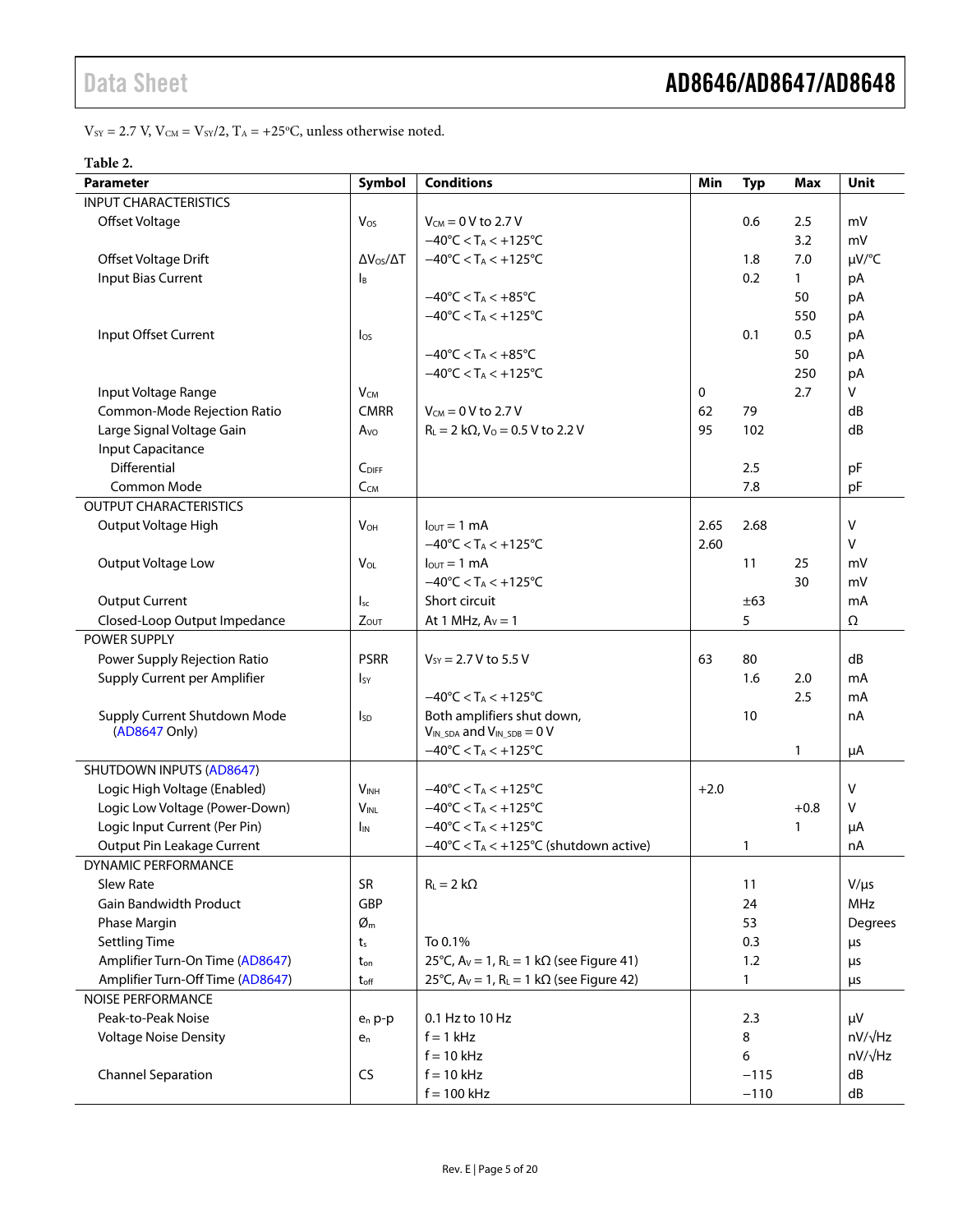### <span id="page-5-0"></span>ABSOLUTE MAXIMUM RATINGS

#### **Table 3.**

| <b>Parameter</b>                    | Rating                               |
|-------------------------------------|--------------------------------------|
| Supply Voltage                      | 6 V                                  |
| Input Voltage                       | <b>GND to Vsy</b>                    |
| Differential Input Voltage          | ±6V                                  |
| Output Short Circuit to GND         | Indefinite                           |
| Storage Temperature Range           | $-65^{\circ}$ C to +150 $^{\circ}$ C |
| <b>Operating Temperature Range</b>  | $-40^{\circ}$ C to $+125^{\circ}$ C  |
| Lead Temperature (Soldering 60 sec) | 300 $\degree$ C                      |
| Junction Temperature                | $150^{\circ}$ C                      |

Stresses above those listed under Absolute Maximum Ratings may cause permanent damage to the device. This is a stress rating only; functional operation of the device at these or any other conditions above those indicated in the operational section of this specification is not implied. Exposure to absolute maximum rating conditions for extended periods may affect device reliability.

#### <span id="page-5-1"></span>**THERMAL RESISTANCE**

 $\theta_{JA}$  is specified for the worst-case conditions, that is, a device soldered in a circuit board for surface-mount packages.

#### **Table 4. Thermal Resistance**

| <b>Package Type</b> | θJA | θк | Unit          |
|---------------------|-----|----|---------------|
| 8-Lead SOIC N       | 125 | 43 | °C/W          |
| 8-Lead MSOP         | 210 | 45 | °C/W          |
| 10-Lead MSOP        | 200 | 44 | °C/W          |
| 14-Lead SOIC N      | 120 | 36 | °C/W          |
| 14-Lead TSSOP       | 180 | 35 | $\degree$ C/W |

#### <span id="page-5-2"></span>**ESD CAUTION**



ESD (electrostatic discharge) sensitive device. Charged devices and circuit boards can discharge without detection. Although this product features patented or proprietary protection circuitry, damage may occur on devices subjected to high energy ESD. Therefore, proper ESD precautions should be taken to avoid performance degradation or loss of functionality.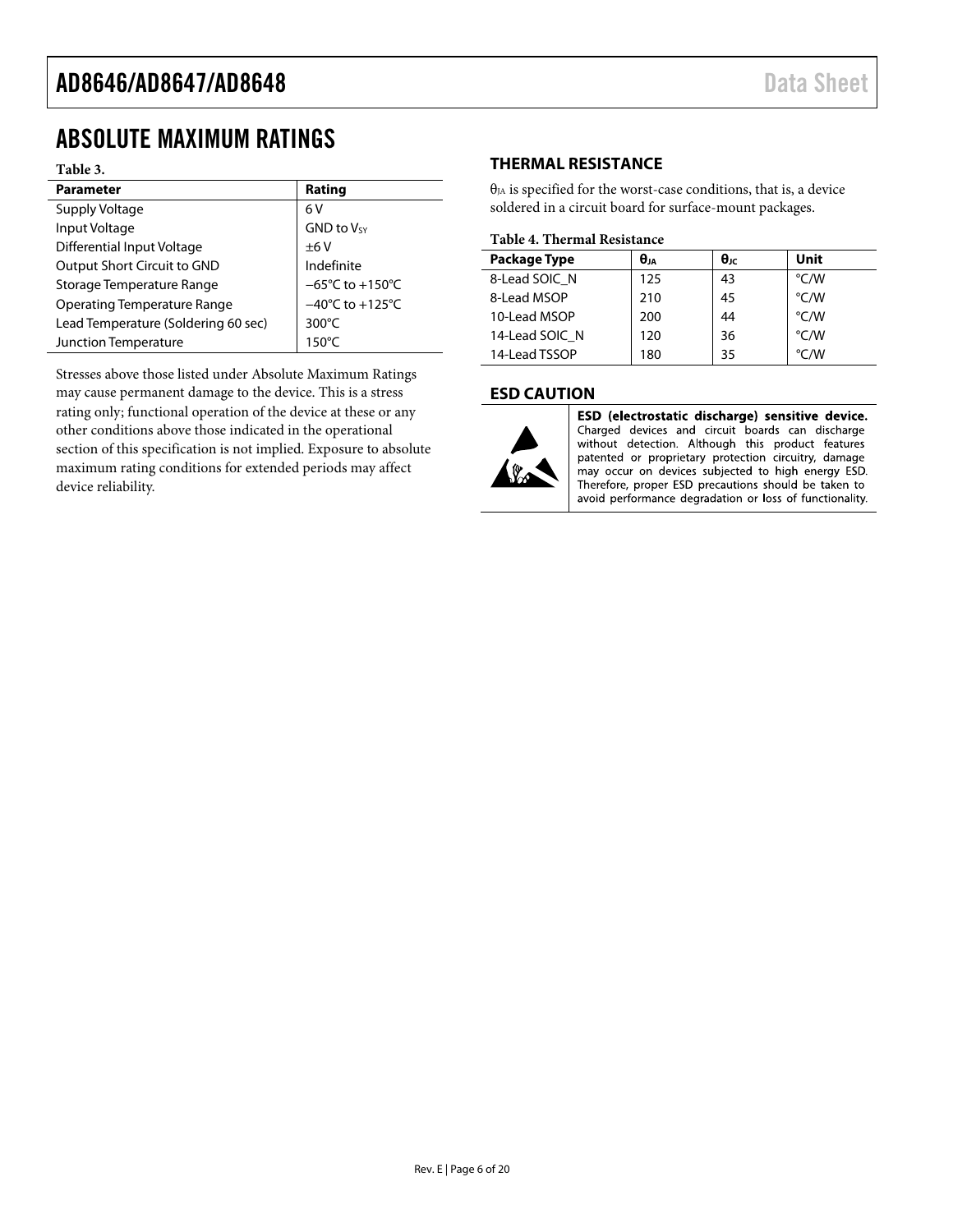# Data Sheet **AD8646/AD8647/AD8648**

### <span id="page-6-0"></span>TYPICAL PERFORMANCE CHARACTERISTICS



*Figure 4. Input Offset Voltage Distribution*











*Figure 7. Input Offset Voltage Distribution*





*Figure 9. Input Offset Voltage vs. Input Common-Mode Voltage*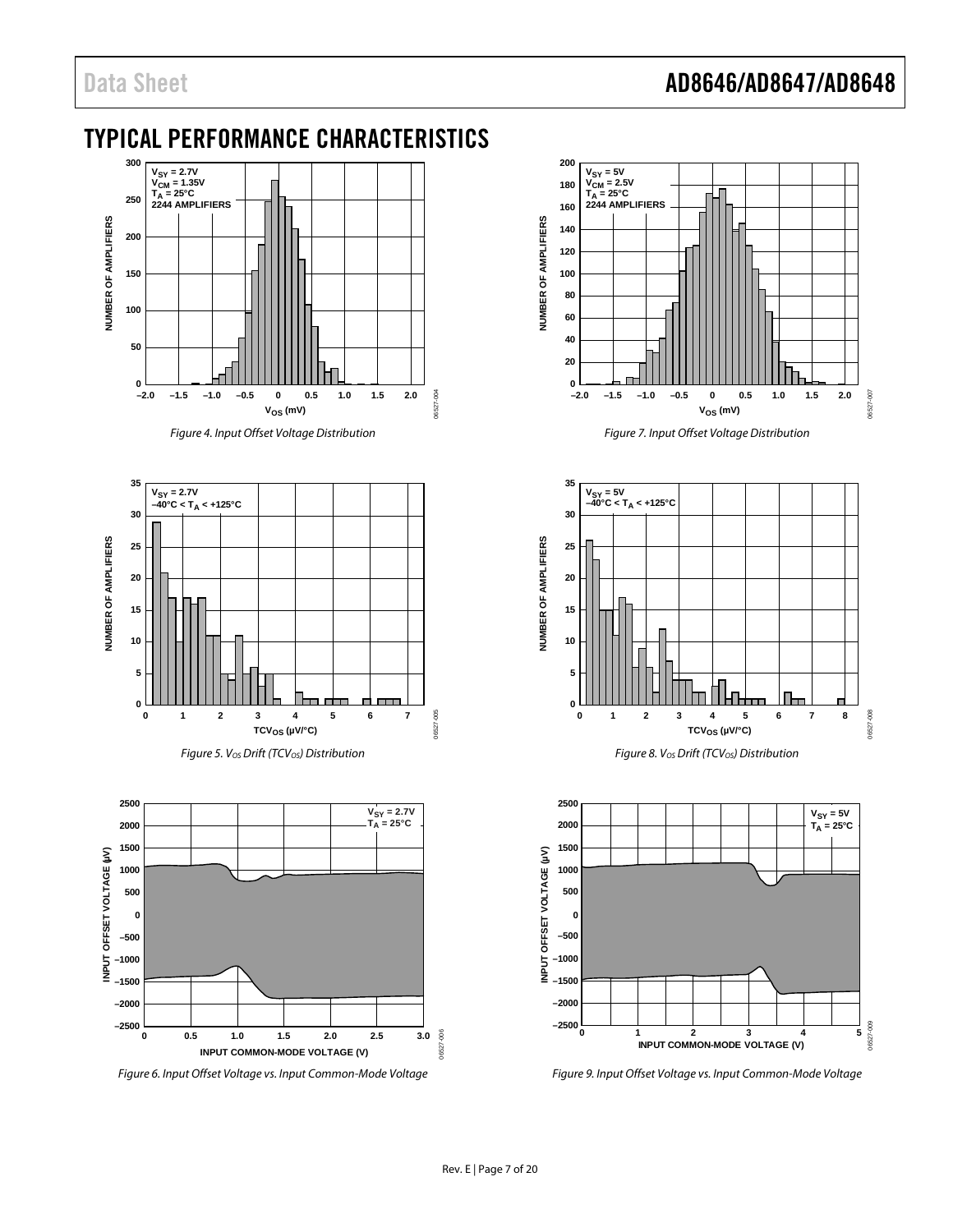

*Figure 10. Output Saturation Voltage vs. Load Current*







*Figure 12. Input Bias Current vs. Common-Mode Voltage*



*Figure 13. Output Saturation Voltage vs. Load Current*





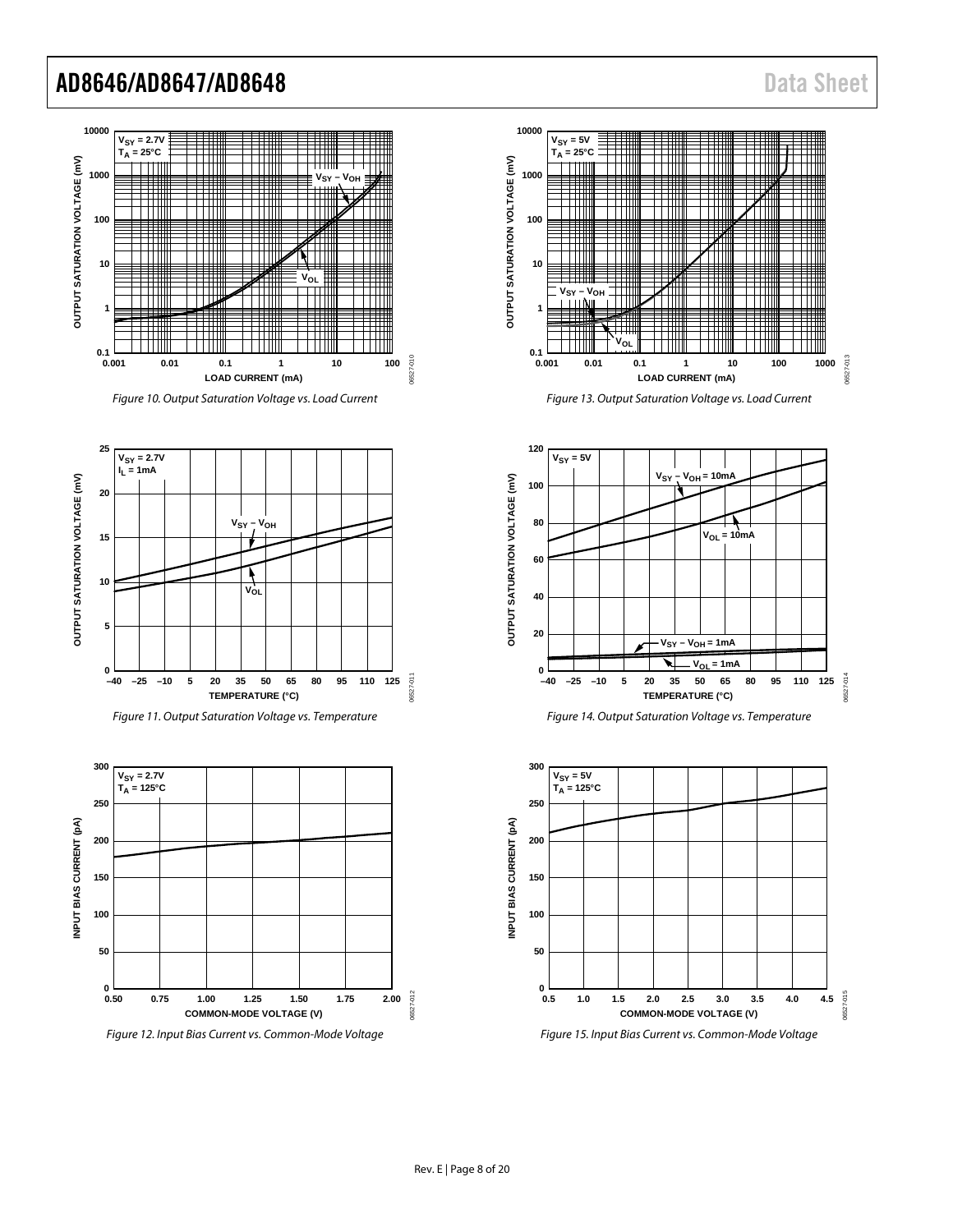

#### *Figure 16. Open-Loop Gain and Phase vs. Frequency*









# Data Sheet **AD8646/AD8647/AD8648**











06527-018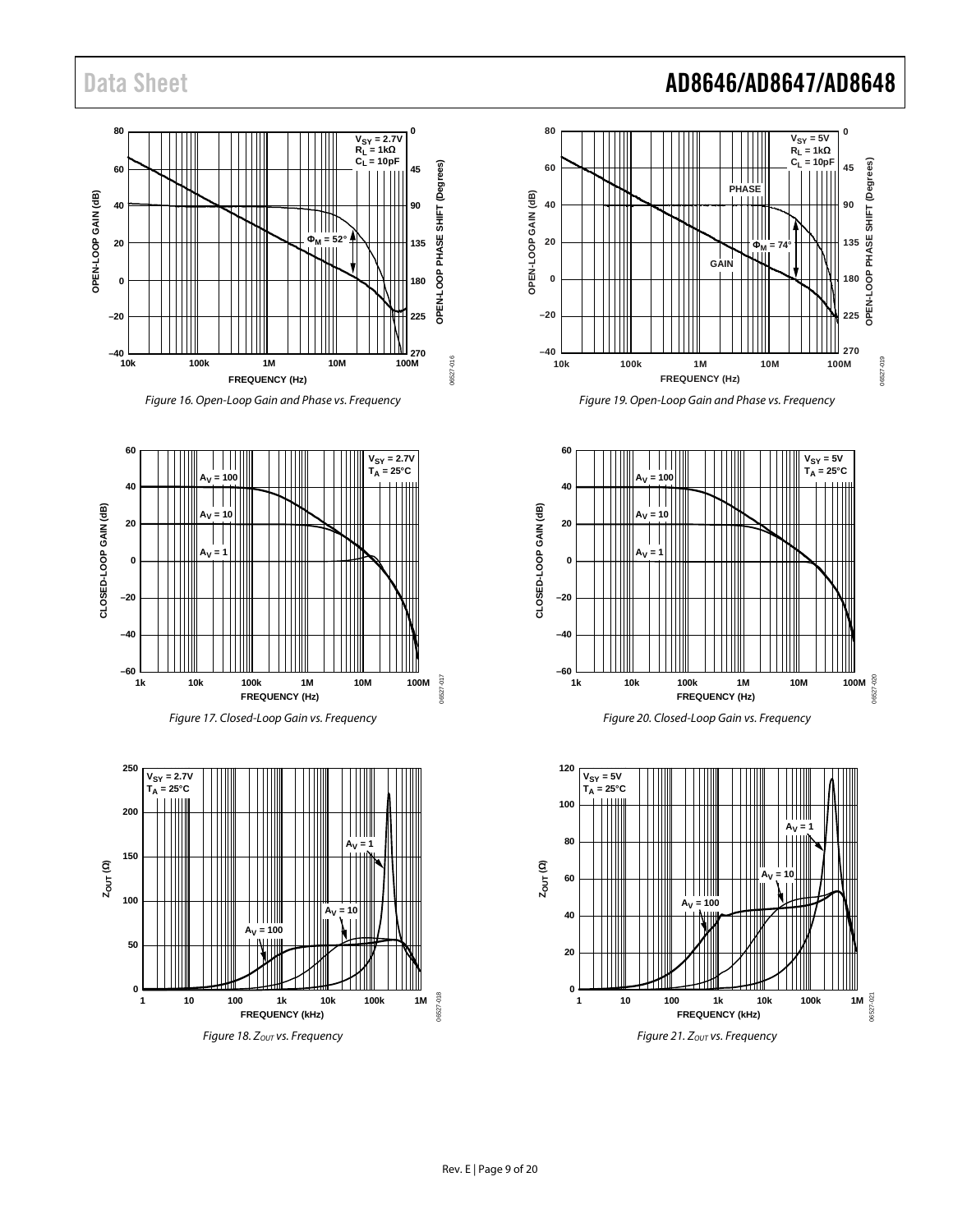

*Figure 27. Overshoot vs. Load Capacitance*

*Figure 24. Overshoot vs. Load Capacitance*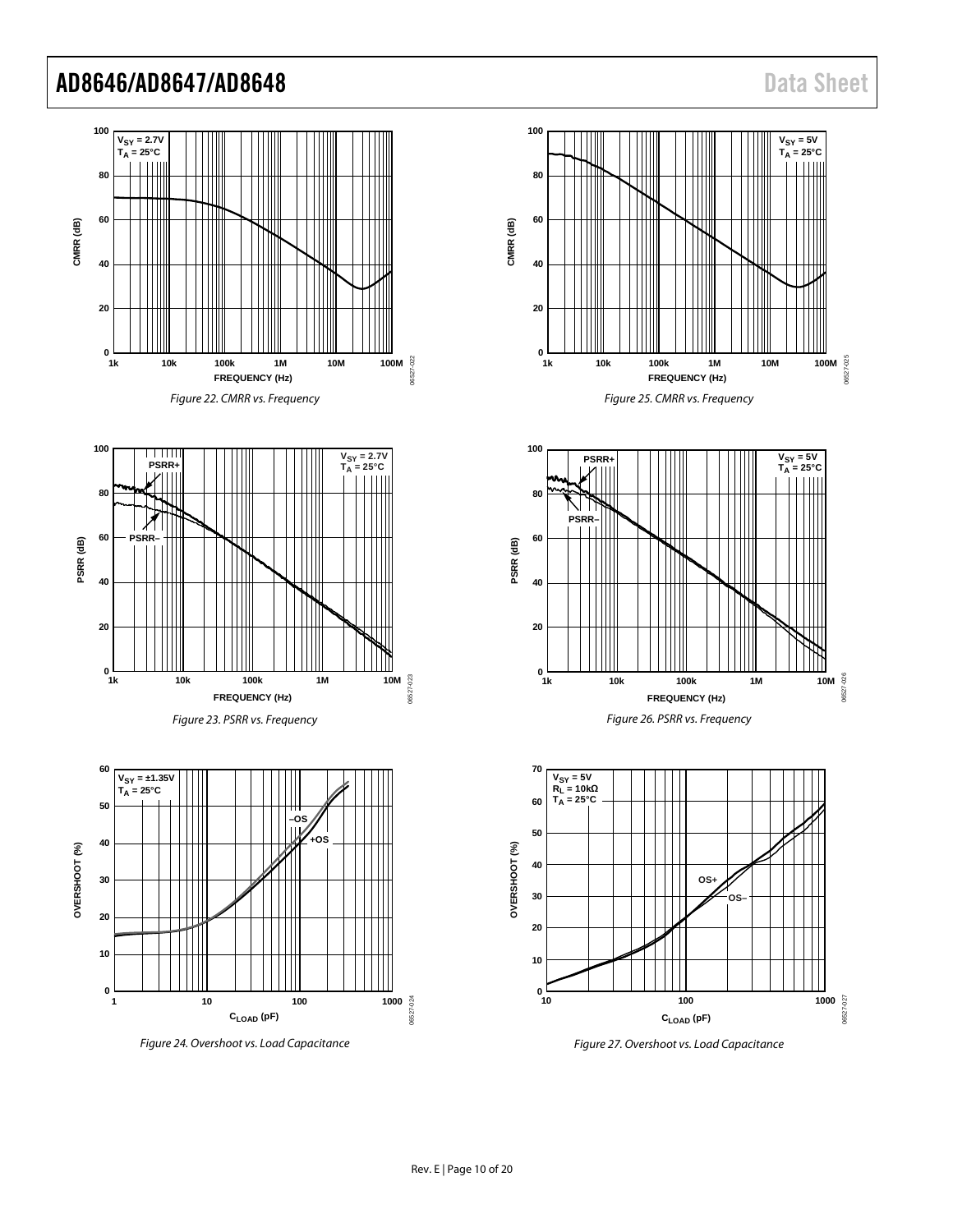



Figure 29. Large-Signal Transient Response



# Data Sheet **AD8646/AD8647/AD8648**



Figure 31. Small-Signal Transient Response



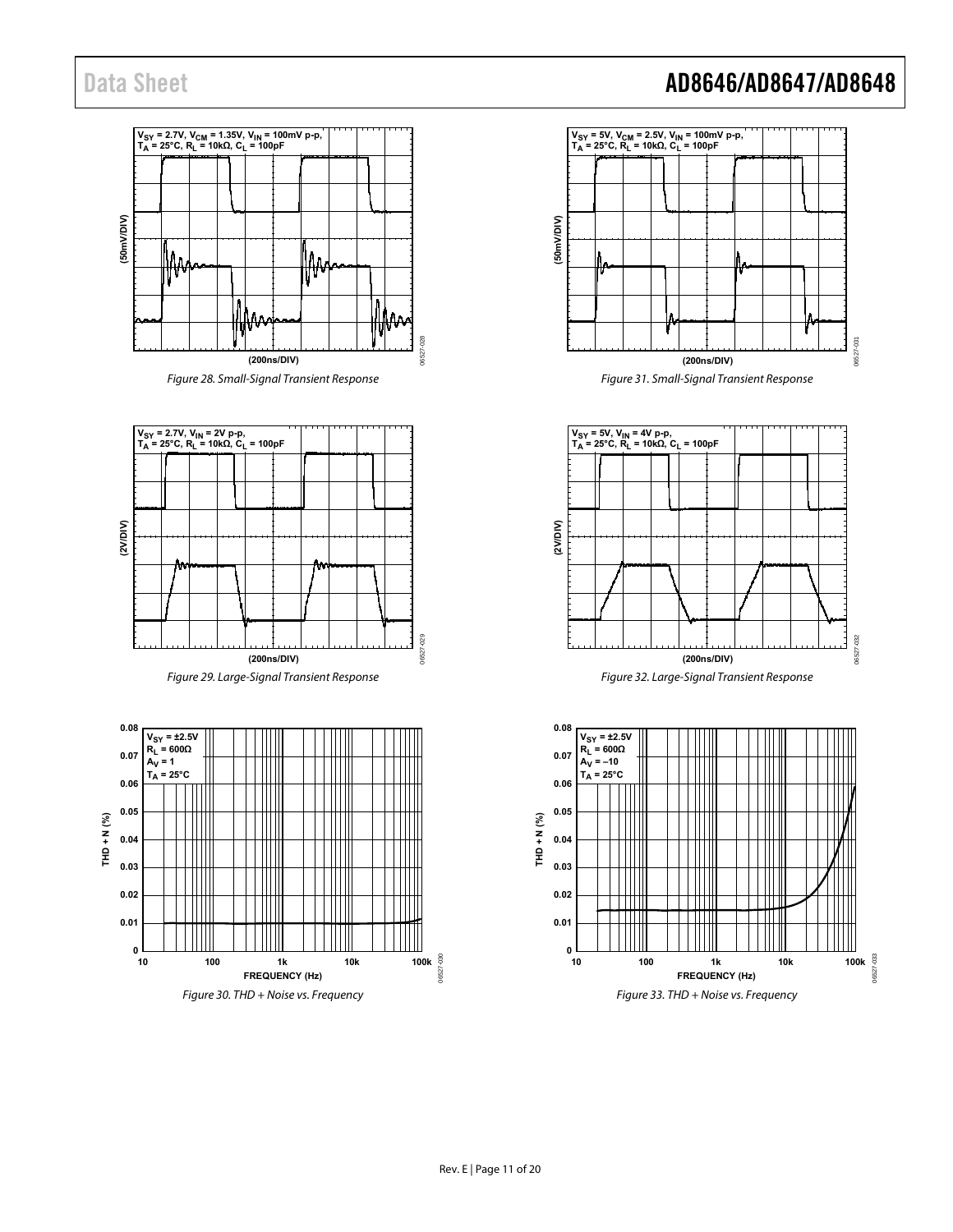

*Figure 34. 0.1 Hz to 10 Hz Voltage Noise*











![](_page_11_Figure_9.jpeg)

![](_page_11_Figure_10.jpeg)

![](_page_11_Figure_11.jpeg)

![](_page_11_Figure_12.jpeg)

*Figure 39. Maximum Output Swing vs. Frequency*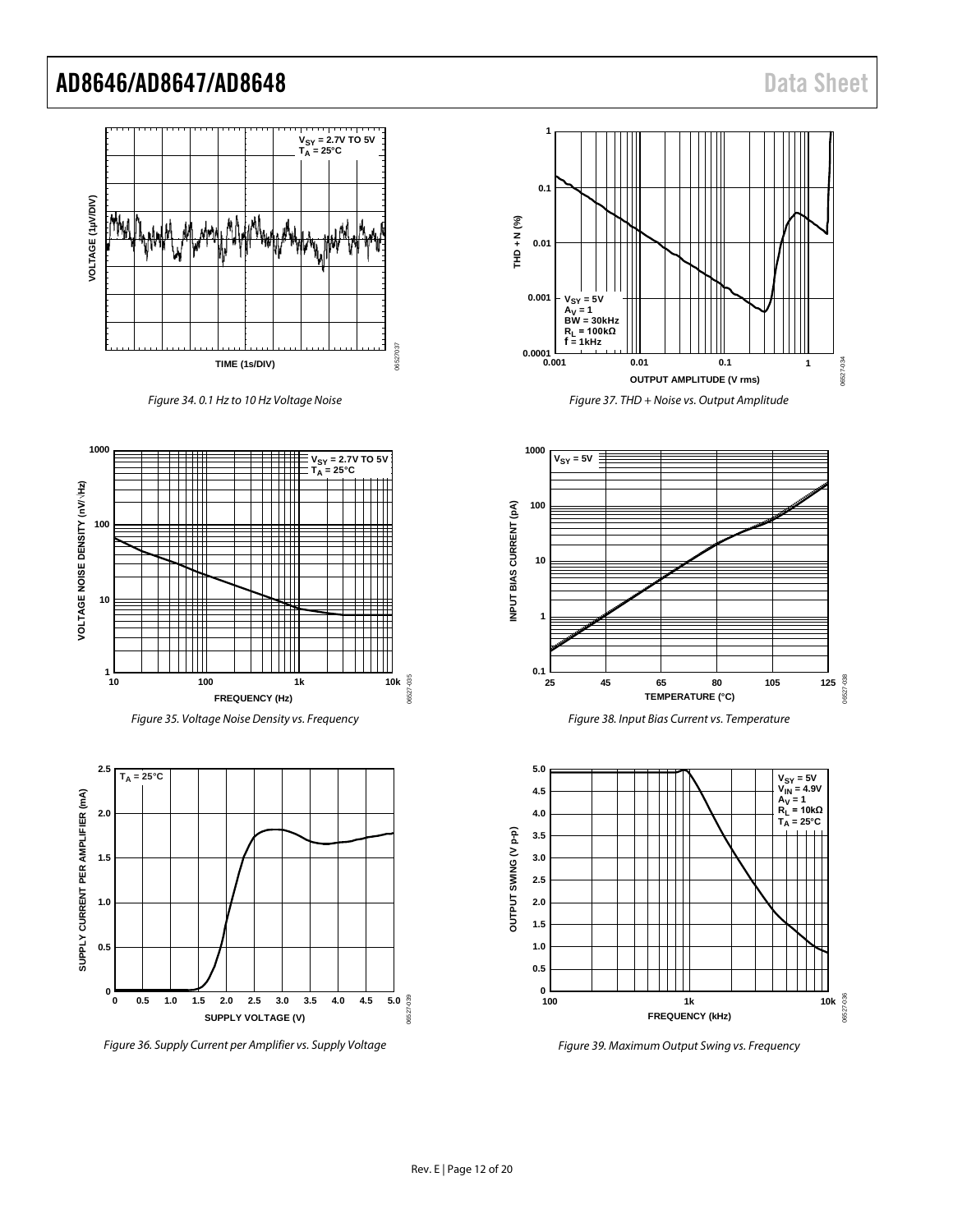![](_page_12_Figure_1.jpeg)

Figure 40. Supply Current per Amplifier vs. Temperature

<span id="page-12-2"></span>![](_page_12_Figure_3.jpeg)

<span id="page-12-3"></span>Figure 42. Turn-Off Time

# Data Sheet **AD8646/AD8647/AD8648**

![](_page_12_Figure_6.jpeg)

Figure 43. Channel Separation

![](_page_12_Figure_8.jpeg)

<span id="page-12-0"></span>![](_page_12_Figure_9.jpeg)

<span id="page-12-1"></span>Figure 45. Turn-Off Time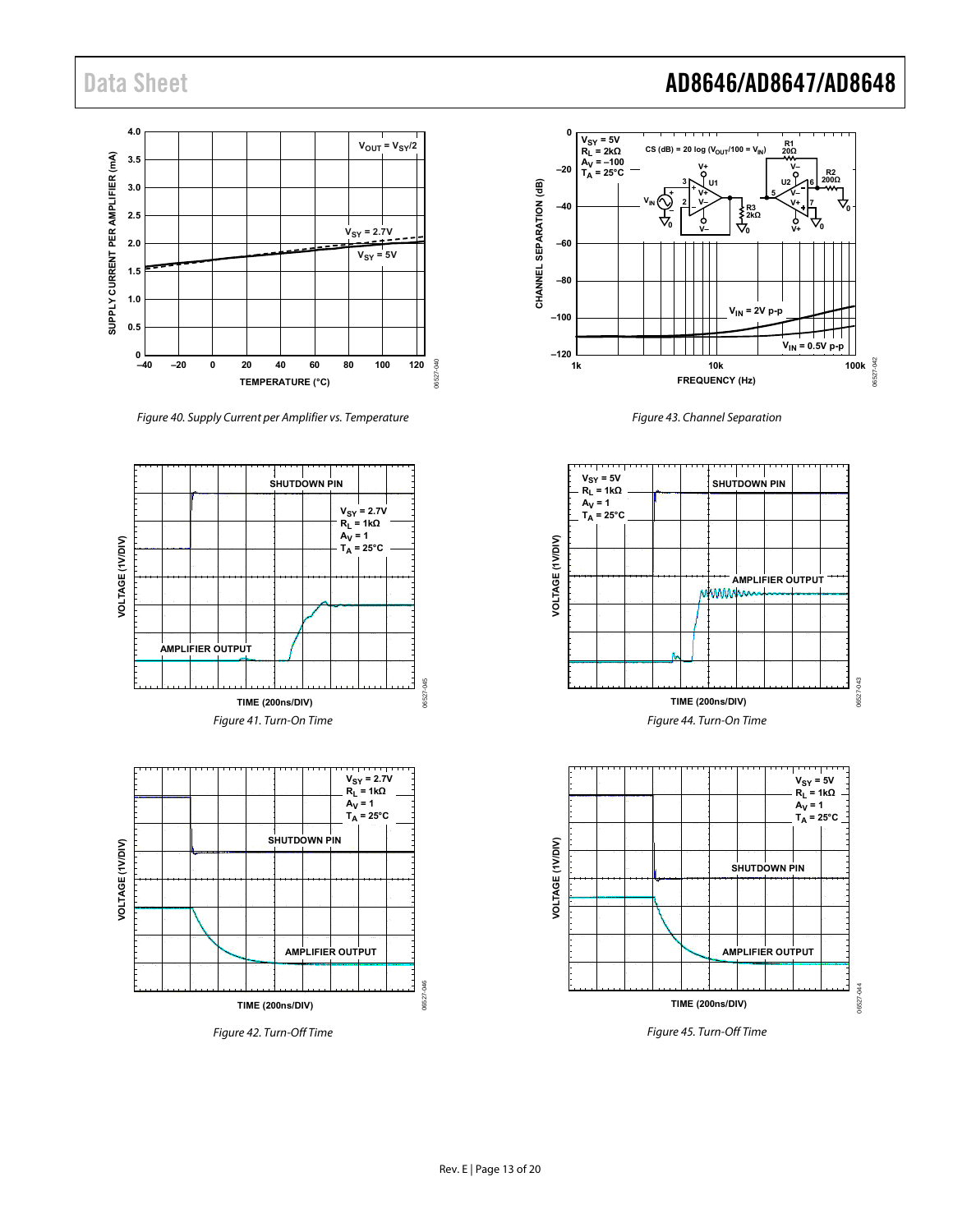![](_page_13_Figure_2.jpeg)

*Figure 46. Supply Current with Op-Amp Shutdown vs. Temperature*

![](_page_13_Figure_4.jpeg)

*Figure 47. Supply Current with Op-Amp Shutdown vs. Temperature*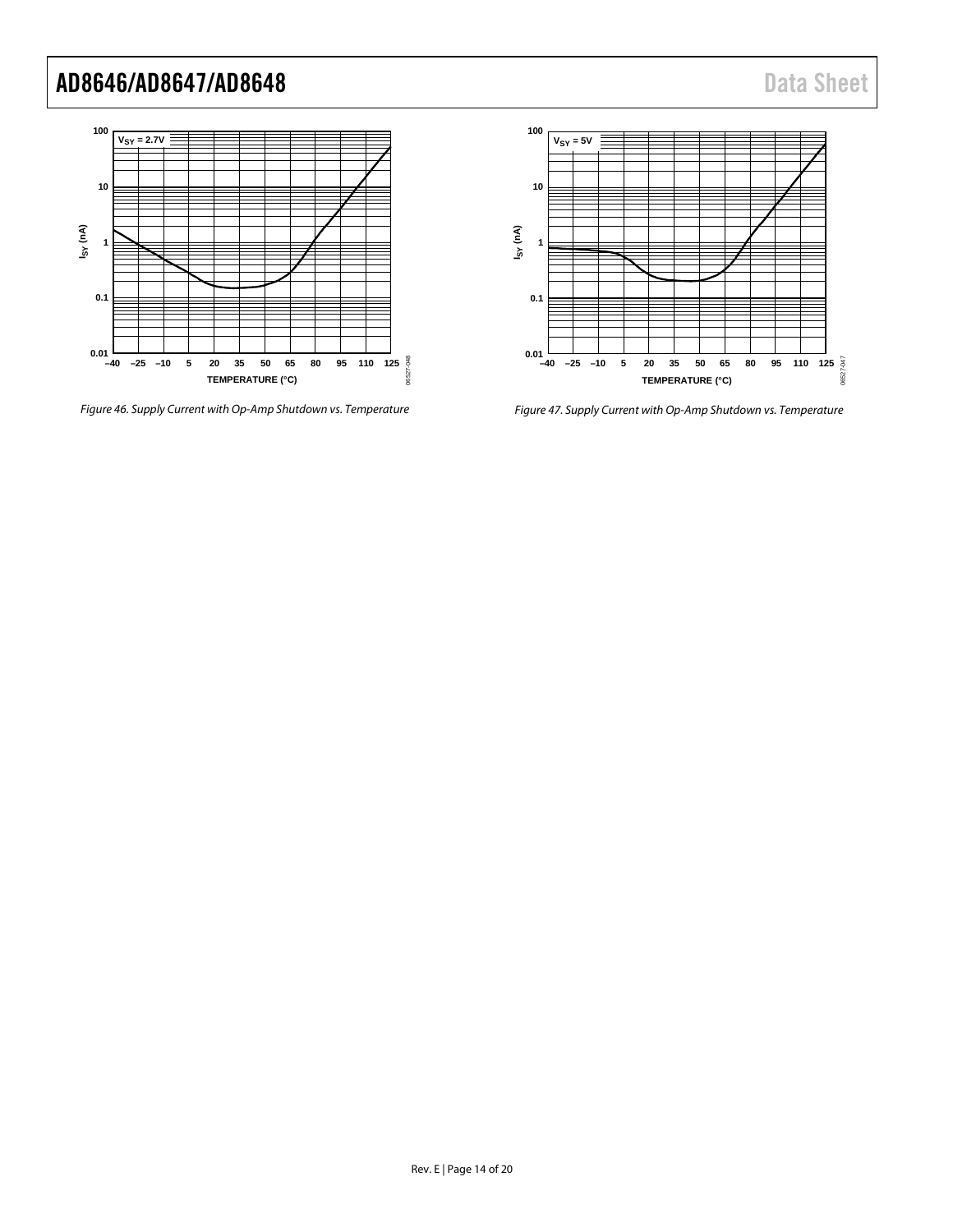### <span id="page-14-0"></span>THEORY OF OPERATION **POWER-DOWN OPERATION**

<span id="page-14-1"></span>The shutdown function of th[e AD8647](http://www.analog.com/AD8647?doc=AD8646_8647_8648.pdf) is referenced to the negative supply voltage of the operational amplifier. A logic level high (> 2.0 V) enables the device, while a logic level low (< 0.8 V) disables the device and places the output in a high impedance condition. Several outputs can be wire-OR'ed, thus eliminating a multiplexer. The logic input is a high impedance CMOS input. If dual or split supplies are used, the logic signals must be properly referred to the negative supply voltage.

### <span id="page-14-2"></span>**MULTIPLEXING OPERATION**

Because each op amp has a separate logic input enable pin, the outputs can be connected together if it can be guaranteed that only one op amp is active at any time. By connecting the op amps as shown i[n Figure 48,](#page-14-3) a multiplexer can be eliminated. With the reasonably short turn-on and turn-off times, low frequency signal paths can be smoothly selected. The turn-off time is slightly faster than the turn-on time so, even when using sections from two different packages, the overlap is less than 300 nanoseconds.

![](_page_14_Figure_6.jpeg)

<span id="page-14-3"></span>Figure 48[. AD8647 O](http://www.analog.com/AD8647?doc=AD8646_8647_8648.pdf)utput Switching

![](_page_14_Figure_8.jpeg)

![](_page_14_Figure_9.jpeg)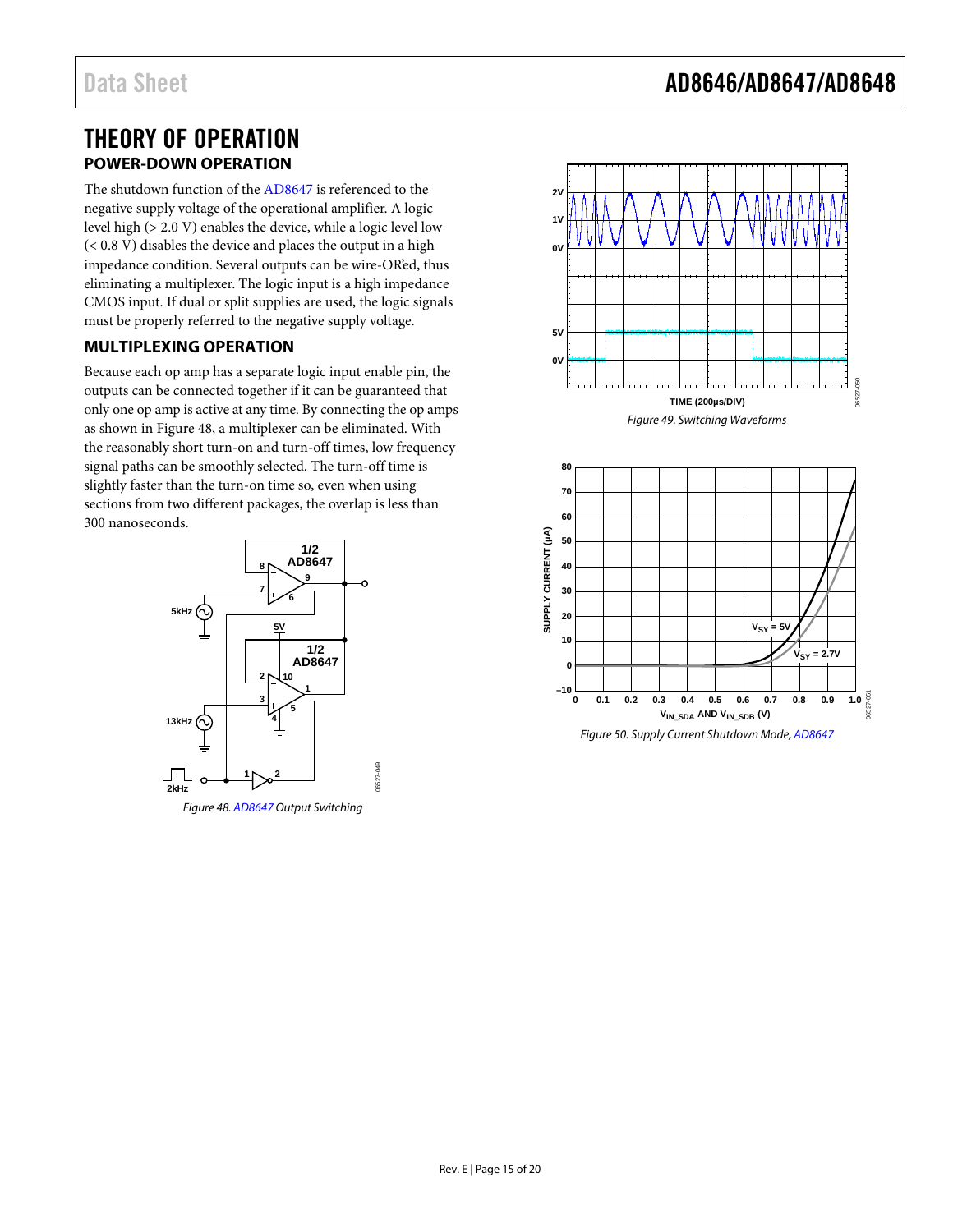### <span id="page-15-0"></span>OUTLINE DIMENSIONS

![](_page_15_Figure_3.jpeg)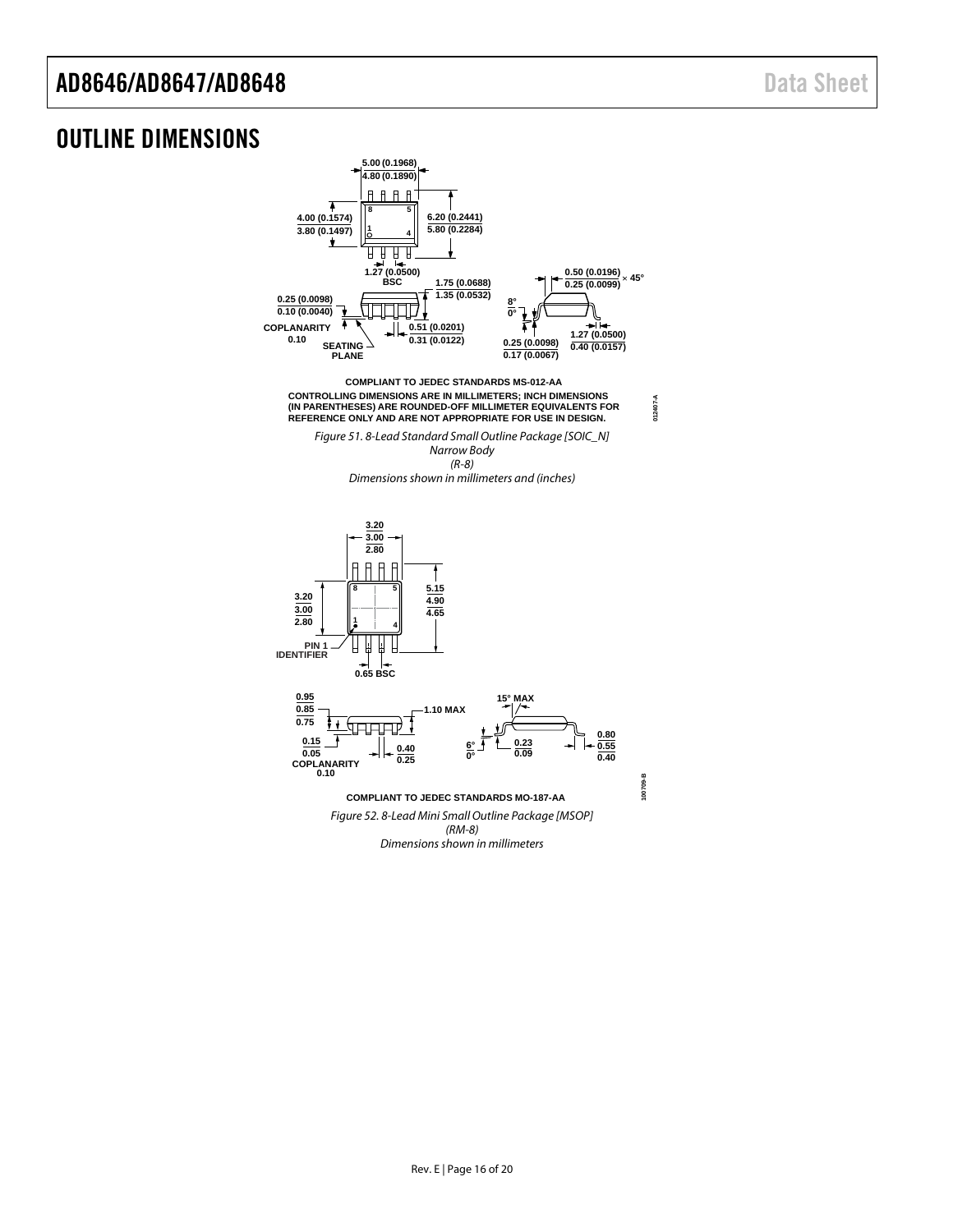![](_page_16_Figure_2.jpeg)

*Dimensions shown in millimeters*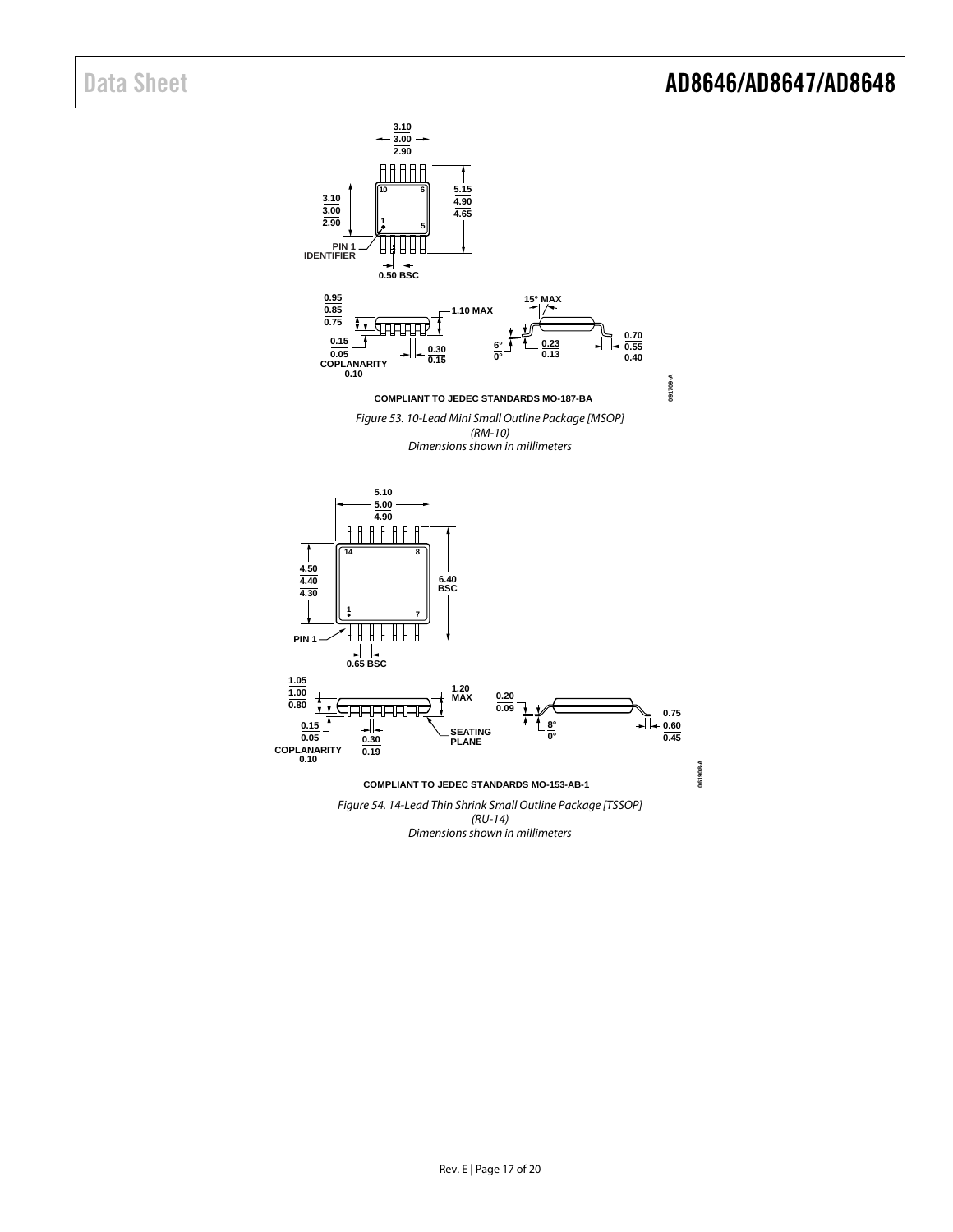**060606-A**

![](_page_17_Figure_2.jpeg)

*Figure 55. 14-Lead Standard Small Outline Package [SOIC\_N] Narrow Body (R-14) Dimensions shown in millimeters and (inches)*

#### <span id="page-17-0"></span>**ORDERING GUIDE**

| Model $1/2$     | <b>Temperature Range</b>            | <b>Package Description</b> | <b>Package Option</b> | <b>Branding</b>  |
|-----------------|-------------------------------------|----------------------------|-----------------------|------------------|
| AD8646ARZ       | $-40^{\circ}$ C to $+125^{\circ}$ C | 8-Lead SOIC N              | $R-8$                 |                  |
| AD8646ARZ-REEL  | $-40^{\circ}$ C to $+125^{\circ}$ C | 8-Lead SOIC N              | $R-8$                 |                  |
| AD8646ARZ-REEL7 | $-40^{\circ}$ C to $+125^{\circ}$ C | 8-Lead SOIC N              | $R-8$                 |                  |
| AD8646ARMZ      | $-40^{\circ}$ C to $+125^{\circ}$ C | 8-Lead MSOP                | RM-8                  | A1V              |
| AD8646ARMZ-REEL | $-40^{\circ}$ C to $+125^{\circ}$ C | 8-Lead MSOP                | RM-8                  | A <sub>1</sub> V |
| AD8646WARZ-RL   | $-40^{\circ}$ C to $+125^{\circ}$ C | 8-Lead SOIC_N              | $R-8$                 |                  |
| AD8646WARZ-R7   | $-40^{\circ}$ C to $+125^{\circ}$ C | 8-Lead SOIC N              | $R-8$                 |                  |
| AD8646WARMZ-RL  | $-40^{\circ}$ C to $+125^{\circ}$ C | 8-Lead MSOP                | $RM-8$                | A <sub>1</sub> V |
| AD8646WARMZ-R7  | $-40^{\circ}$ C to $+125^{\circ}$ C | 8-Lead MSOP                | <b>RM-8</b>           | A <sub>1</sub> V |
| AD8647ARMZ      | $-40^{\circ}$ C to $+125^{\circ}$ C | 10-Lead MSOP               | RM-10                 | A <sub>1</sub> W |
| AD8647ARMZ-REEL | $-40^{\circ}$ C to $+125^{\circ}$ C | 10-Lead MSOP               | RM-10                 | A1W              |
| AD8648ARZ       | $-40^{\circ}$ C to $+125^{\circ}$ C | 14-Lead SOIC N             | $R-14$                |                  |
| AD8648ARZ-REEL  | $-40^{\circ}$ C to $+125^{\circ}$ C | 14-Lead SOIC N             | $R-14$                |                  |
| AD8648ARZ-REEL7 | $-40^{\circ}$ C to $+125^{\circ}$ C | 14-Lead SOIC N             | $R-14$                |                  |
| AD8648ARUZ      | $-40^{\circ}$ C to $+125^{\circ}$ C | 14-Lead TSSOP              | <b>RU-14</b>          |                  |
| AD8648ARUZ-REEL | $-40^{\circ}$ C to $+125^{\circ}$ C | 14-Lead TSSOP              | <b>RU-14</b>          |                  |
| AD8648WARUZ     | $-40^{\circ}$ C to $+125^{\circ}$ C | 14-Lead TSSOP              | <b>RU-14</b>          |                  |
| AD8648WARUZ-RL  | $-40^{\circ}$ C to $+125^{\circ}$ C | 14-Lead TSSOP              | <b>RU-14</b>          |                  |

<sup>1</sup> Z = RoHS Compliant Part.

<span id="page-17-2"></span><span id="page-17-1"></span> $2$  W = Qualified for Automotive Applications.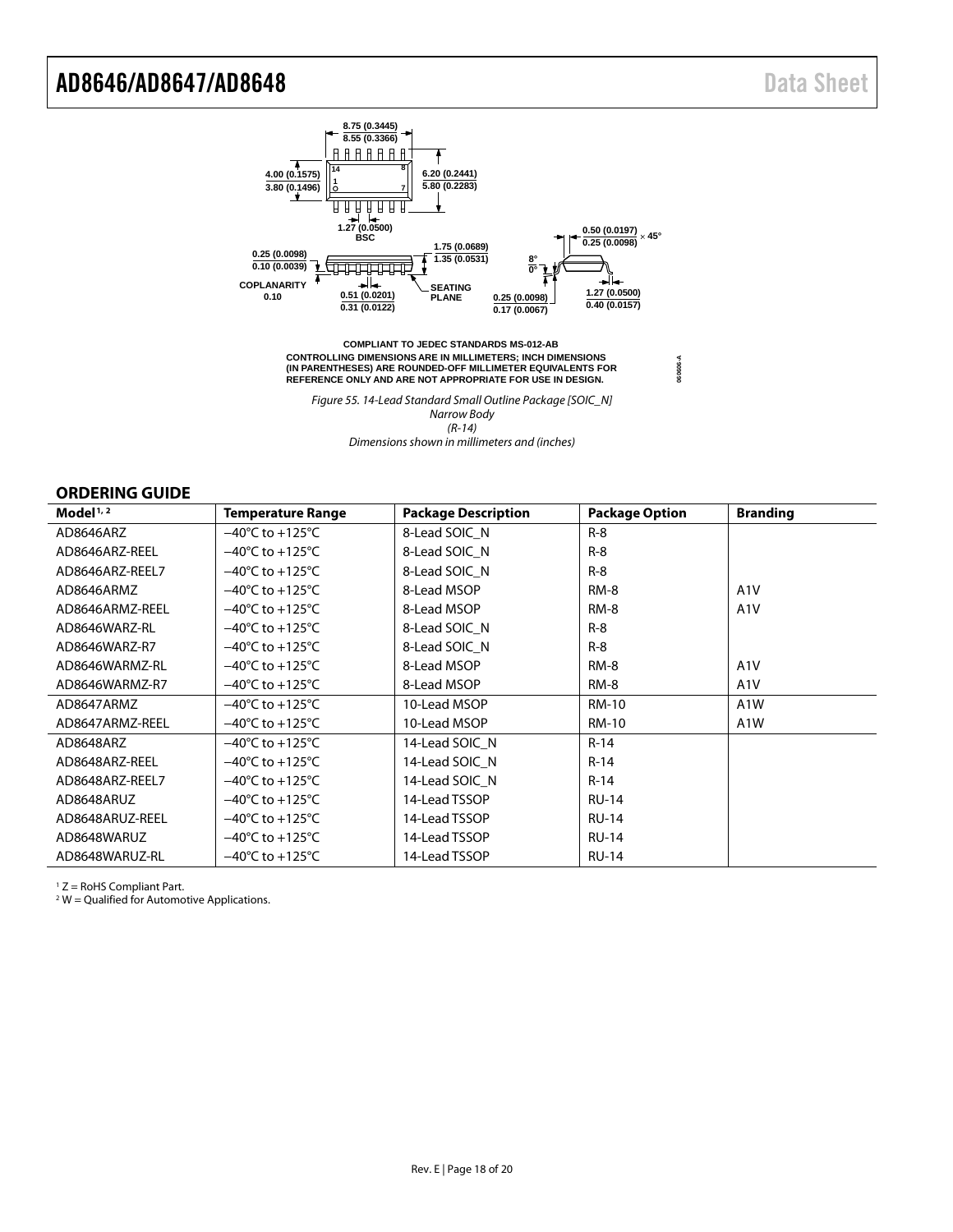# **NOTES**